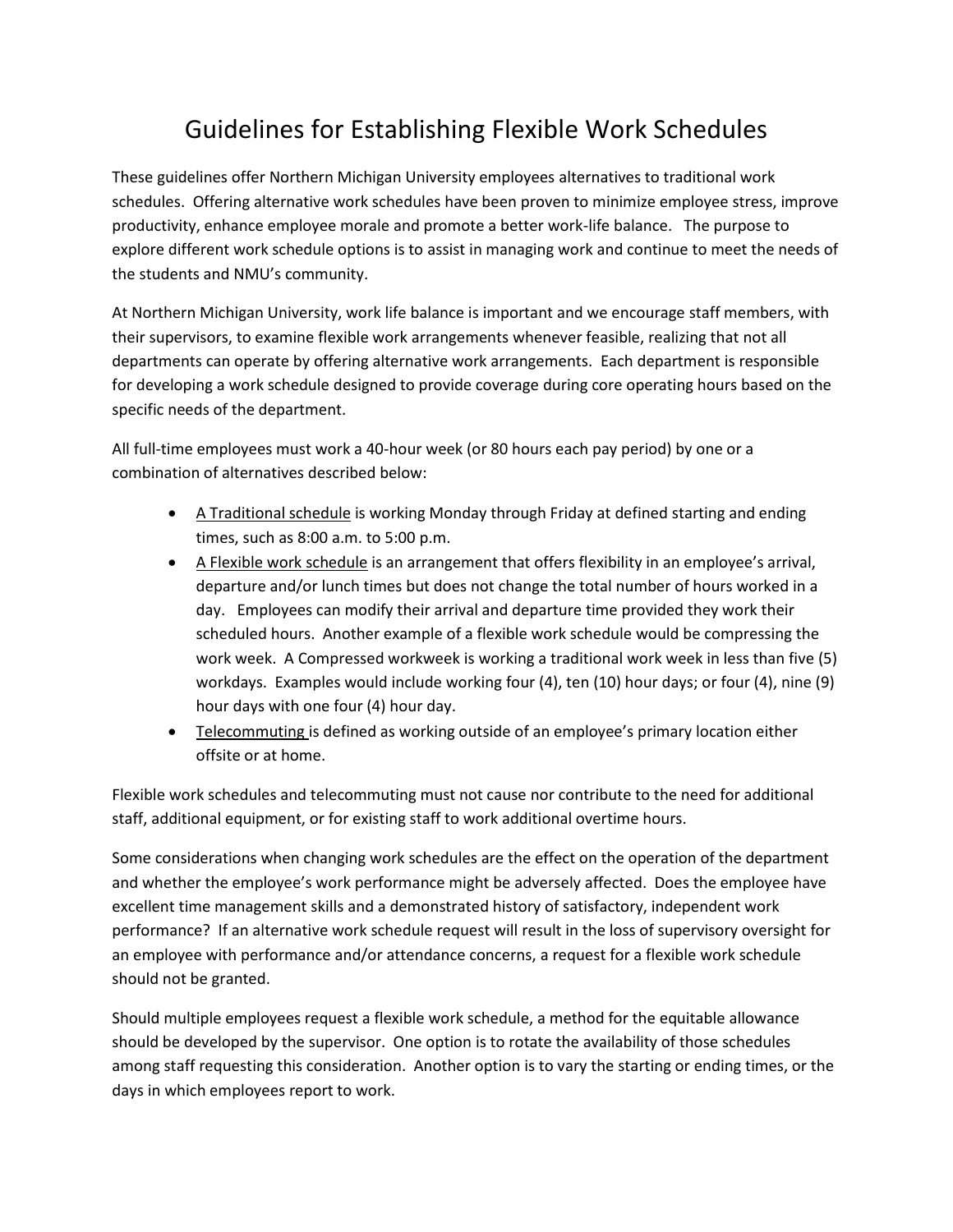The decision to approve a flexible work schedule and/or compressed workweek schedule is at the sole discretion of the University and is not subject to any grievance procedure.

Certain criteria must be reviewed prior to taking or offering alternative work schedules so that there are no violations of applicable collective bargaining agreements or Federal Wage and Hour regulations. Some of the specific details which may be relevant for various employee groups include the following:

## **UAW Local 1950 (TOP)**

- Article 5, Section 5.1 Workweek The normal workweek consists of forty (40) hours in a oneweek period with at least two consecutive days off for full time employees. Offices must remain open during university hours, which are normally from 8:00 am to 5:00 pm. A flexible schedule of hours and staggered shifts may be maintained in some departments by mutual agreement of supervisor and employee(s).
- Article 5, Section 5.8.1 Overtime Time and one half of the regular straight time rate will be paid for all time worked in excess of eight (8) hours per day and/or forty (40) hours per week. Individuals who are on a mutually agreed-upon flexible schedule (e.g., four (4) 10-hour workdays), which require more than eight (8) hours per day, will be eligible for overtime pay only after 40 hours per week.

## **UAW Local 2178 (AP)**

- Article 13, Section 13.1 Workday and Workweek/Overtime Pay the normal workday shall consist of eight (8) hours, exclusive of a lunch period without pay; provided, however, that this shall not constitute any guarantee of eight (8) hours per day nor does it affect the requirement that an administrative employee is responsible for performing the full range of the employee's duties and responsibilities without regard to any fixed number of hours in any given workday.
- Article 13, Section 13.1.1 The normal workweek shall consist of five (5) days of forty (40) hours per week; provided, however, that this shall not constitute any guarantee of five (5) days or forty (40) hours per week nor does it affect the requirement that an administrative employee is responsible for the full range of the employee's duties and responsibilities without regard to any fixed number of hours in any given workweeks.
- Article 13, Section 13.1.2 Upon approval of the appropriate Executive or Senior Management member, "flex-time" (i.e., a schedule of hours different from the regular workday) may be maintained in a department.

### **AFSCME Local 1094:**

 Article 8 Work Schedules – the normal workweek shall consist of forty (40) hours between 11:01 p.m. Saturday to 11:00 p.m. Saturday.

An employee's normal workday shall consist of eight (8) consecutive working hours excluding lunch periods. The Employer may provide the option of summer flex time hours depending upon the operational needs of each department.